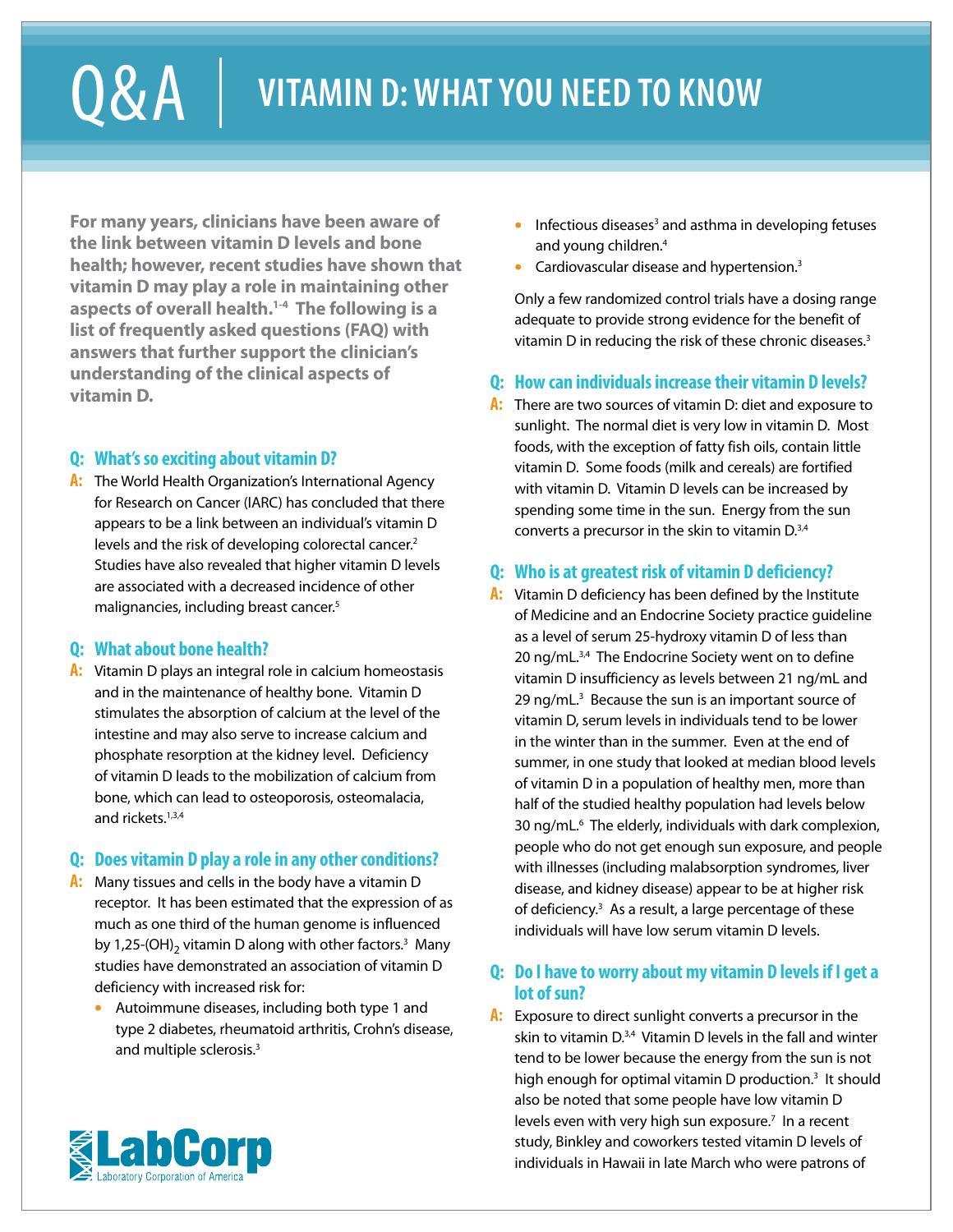the A'ala Park Board Shop (a skateboard shop frequented by young adults) and volunteers from the University of Hawaii at Manoa.<sup>7</sup> More than half of these individuals had low vitamin D levels, despite reported sun exposure of three or more hours per day at least five days a week.<sup>7</sup> High levels of sun exposure do not necessarily correlate with optimal vitamin D levels.

#### **Q: How much vitamin D do you need to take each day?**

**A:** The Institute of Medicine has published Recommended Dietary Allowances (RDA) for daily intake of vitamin D by various populations.<sup>8</sup>

| Age                     |        |        |        | <b>Children</b> Men Women Pregnancy Lactation |        |
|-------------------------|--------|--------|--------|-----------------------------------------------|--------|
| <b>Birth to 1 years</b> | 400 IU |        |        |                                               |        |
| 1 to 70 years           |        | 600 IU | 600 IU | 600 IU                                        | 600 IU |
| $71 + years$            |        | 800 IU | 800 IU |                                               |        |

The daily intake (RDA) of vitamin D recommended by the Institute of Medicine should be enough to prevent most people from experiencing vitamin D deficiency (defined as a serum level of 25-OH vitamin D of less than 20 ng/mL).<sup>4,8</sup> Higher levels of intake may be required to prevent vitamin D insufficiency (defined by the Endocrine Society as levels of 25-OH vitamin D between 21-29 ng/mL).<sup>3</sup>

Heaney and coworkers<sup>9</sup> showed that supplementing with levels as high as 10,000 IU/day did not cause toxicity in a healthy cohort, and supplementing with 1000 IU/day caused only a minimal increase in serum vitamin D levels.

The Endocrine Society Clinical Practice Guideline has indicated that raising serum vitamin D levels consistently above 30 ng/mL may require at least 1500-2000 IU/day.3 These levels are significantly higher than the RDA.

#### **Q: Are all vitamin D supplements the same?**

**A:** The vitamin D produced in the skin and that found naturally in animal-based foods are both derived from the same cholecalciferol (vitamin  $D_3$ ) family.<sup>10</sup> An alternate, plant-based form of vitamin D can also be manufactured by irradiation of ergosterol from yeast to produce ergocalciferol, or vitamin  $D_2$ . Both the  $D_2$  and  $D_3$  forms have similar biologic activity.10

## **Q: Does it matter what type of vitamin D a person takes?**

**A:** Clinical studies have shown that vitamin D supplementation with  $D_3$  may be more effective than supplementation with  $D_{2}$ .<sup>11</sup> Armas and coworkers showed giving the same dose of  $D_3$  or  $D_2$  produces the same immediate increase in total vitamin D levels $11$ ; however, the  $D_2$  levels fall off precipitously while  $D_3$  levels are maintained for a longer time (Figure 1). This study suggests that  $D_2$  may be cleared faster than  $D_3$ , reducing the effectiveness of supplementation with  $D_2$ .

Vitamin  $D_3$  (cholecalciferol on the label) and vitamin  $D_2$ (ergocalciferol on the label) are both available in many stores without prescription. According to this study, to optimize the efficiency of vitamin D supplementation, the supplement should contain vitamin  $D_3$  (cholecalciferol on the label) and not vitamin  $D_2$  (ergocalciferol on the label). Vitamin  $D_3$  supplements in the form of 1000 IU tablets are available in many stores without prescription.



Figure 1. Time course of the rise in serum 25OHD after a single oral dose of 50,000 IU of either cholecalciferol (vitamin  $D_3$ ) or ergocalciferol (vitamin  $D_2$ ) in two groups of 10 normal men each.<sup>11</sup>

**Note:** A serum concentration of 30 ng/mL of vitamin D is equal to 75 nmol/L of vitamin D.

## **Q: What is the latest research on vitamin D and disease?**

A: A few recent studies are discussed on the following pages.

Reprinted from Armas LA, Hollis BW, Heaney RP. Vitamin D<sub>2</sub> is much less effective than vitamin D<sub>3</sub> in humans. *J Clin Endocrinol Metab.* 2004 Nov; 89(11):5387-5391, with permission from The Endocrine Society, copyright 2004.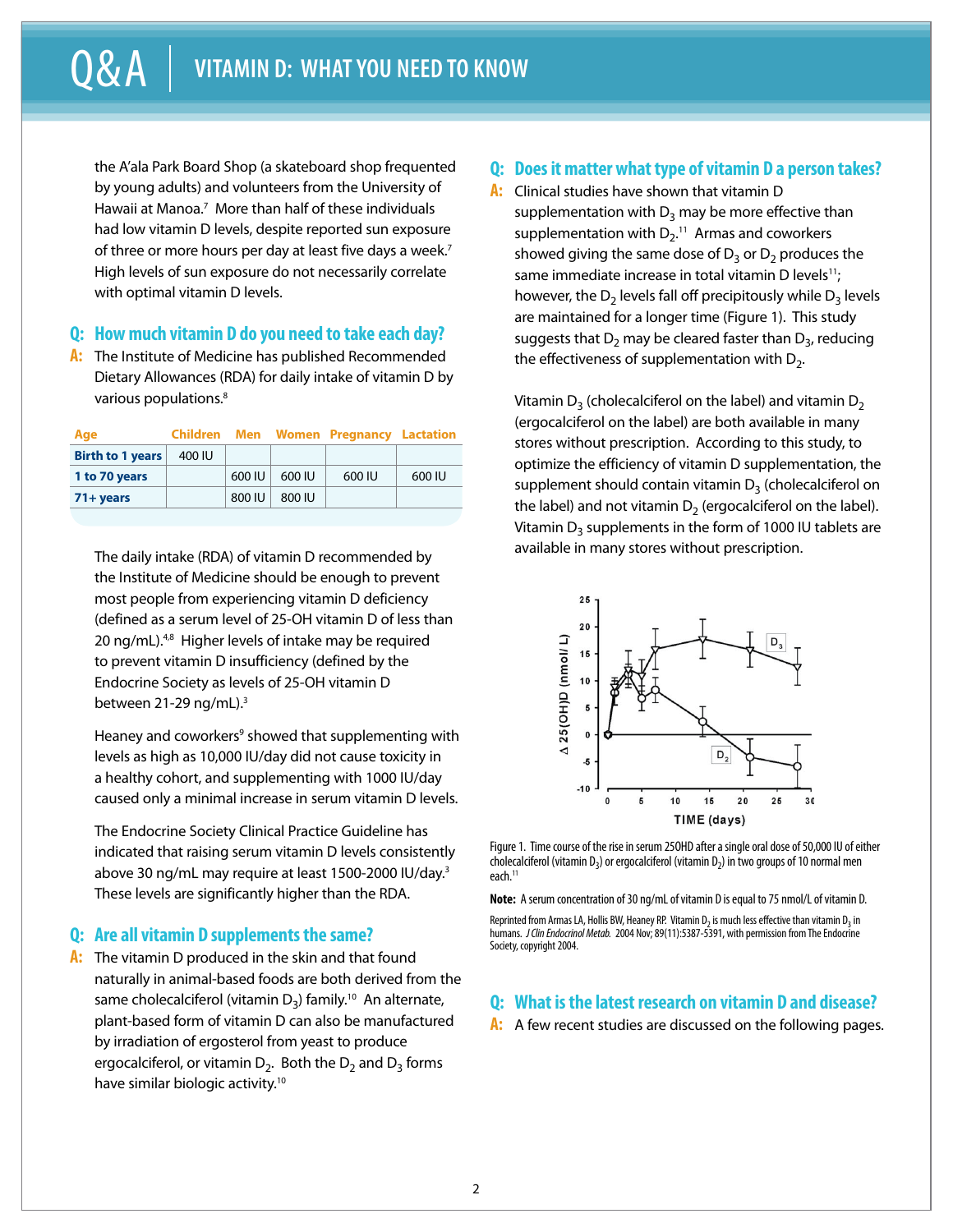# Vitamin D and Bone Health

#### **Positive association between 25-hydroxy vitamin D levels and bone mineral density: A populationbased study of younger and older adults.**

Bischoff-Ferrari HA, Dietrich T, Orav EJ, Dawson-Hughes B. *Am J Med.* 2004 May 1; 116(9):634-639.

In this study, the authors correlated total hip bone mineral density by dual-energy X-ray absorptiometry to measured total vitamin D levels in 13,432 subjects enrolled in the NHANES III study. Their statistical analysis took into account sex, age, estrogen use, and race/ ethnicity. The figures below show the locally weighted regression (LOWESS) plots of bone density versus serum vitamin D levels. The authors observed a significant positive association between serum vitamin D levels and measured bone mineral density.



Figure 2. Regression plot of bone mineral density by 25-hydroxy vitamin D level in younger adults (20 to 49 years). Circles represent whites, squares represent Mexican Americans, and triangles represent blacks.

Reprinted from Bischoff-Ferrari HA, Dietrich T, Orav EJ, Dawson-Hughes B. *Am J Med.* 2004 May 1;116(9):634-639, with permission from Elsevier.



Figure 3. Regression plot of bone mineral density by 25-hydroxy vitamin D level in older adults (≥50 years). Circles represent whites, squares represent Mexican Americans, and triangles represent blacks.

Reprinted from Bischoff-Ferrari HA, Dietrich T, Orav EJ, Dawson-Hughes B. *Am J Med.* 2004 May 1;116(9):634-639, with permission from Elsevier.

#### **Fall prevention with supplemental and active forms of vitamin D: A meta-analysis of randomised controlled trials.**

Bischoff-Ferrari HA, Dawson-Hughes B, Staehelin HB et al. *BMJ.* 2009;339:b3692. doi: 10.1136/bmj.b3692.

The authors performed a systematic review of articles published between 1960 and 2008 that assessed the effectiveness of vitamin D supplementation with or without calcium in the prevention of falls among older individuals. Heterogeneity was noted among the eight randomized controlled trials (n=2426) of supplemental vitamin D dosage and achieved serum 25-OH D concentration. The authors concluded that supplementation of vitamin D of 700-1000 IU a day was associated with a 19% reduced risk of falling among older individuals. The risk of falling may not be reduced in this population if vitamin D supplementation is less than 700 IU or serum 25-OH D concentrations of less than 25 ng/mL.

#### **Prevention of nonvertebral fractures with oral vitamin D and dose dependency: A meta-analysis of randomized controlled trials**

Bischoff-Ferrari HA, Willett WC, Wong JB et al. *Arch Intern Med.* 2009;169(6):551-561.

The authors performed a systematic review of articles published between 1960 and 2008 that assessed the effectiveness of supplemental vitamin D, with or without calcium, in the prevention of nonvertebral and hip fractures among individuals 65 years of age or older. Twelve double-blind randomized controlled trials (RCTs) for nonvertebral fractures ( $n = 42,279$ ) and eight RCTs for hip fractures ( $n = 40,886$ ) were included. The authors noted a higher dose of vitamin D and higher achieved 25-OH D blood levels were associated with a significant increase in antifracture efficacy. The higher dose of vitamin D reduced nonvertebral fractures in individuals living in community dwellings or in institutionalized older individuals. The authors concluded that the prevention of nonvertebral fracture was dependent on the dosage of vitamin D, and with a higher dose of vitamin D, those 65 years old and older should see a reduction in fractures by at least 20%.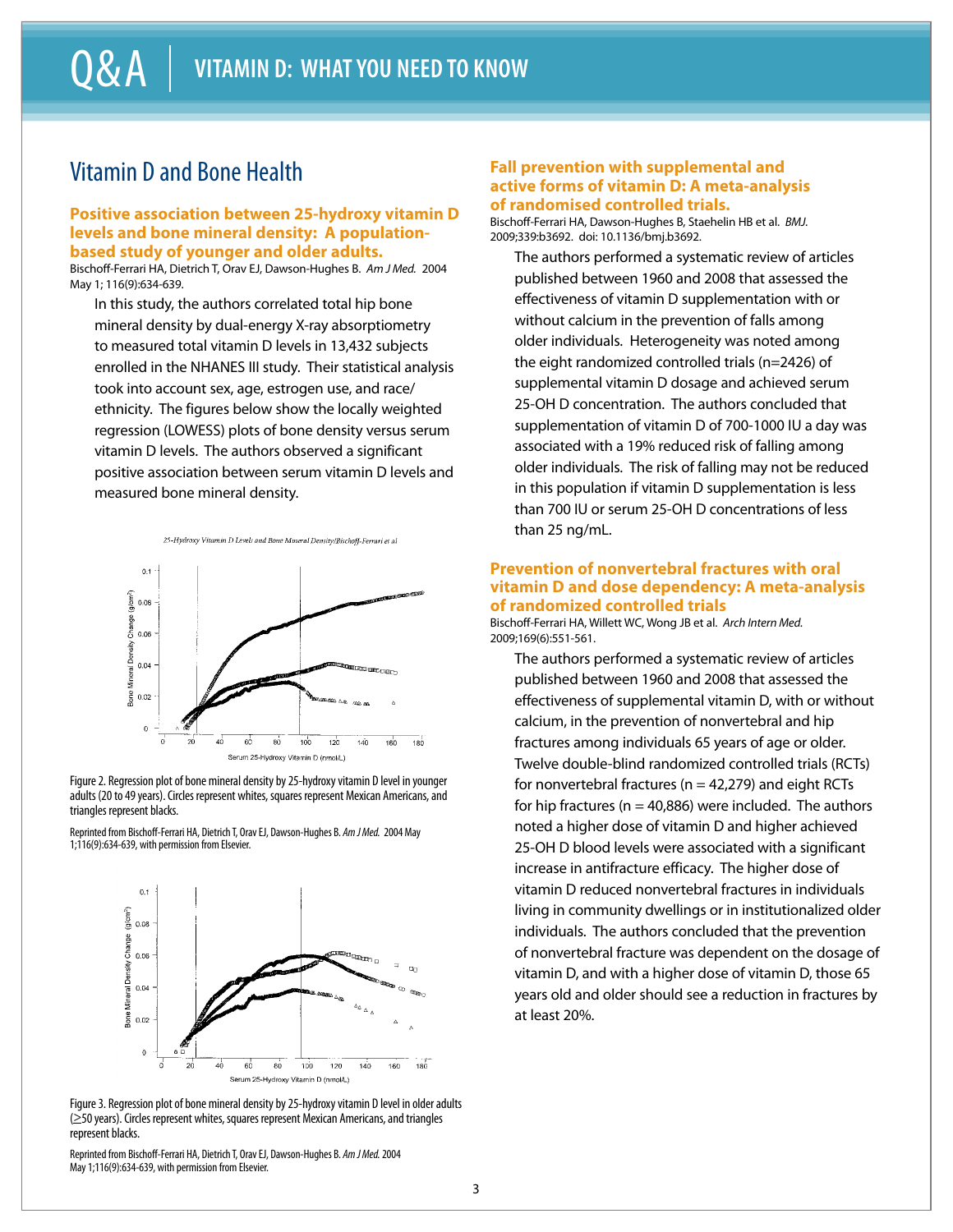#### **Serum 25-hydroxyvitamin D concentrations and risk for hip fractures.**

Cauley JA, Lacroix AZ, Wu L, et al. *Ann Intern Med.* 2008 Aug 19; 149(4): 242-250.

In this study, the authors performed a nested case-control study of patients from 40 clinical centers in the United States. The goal was to determine whether low serum vitamin D concentrations are associated with hip fractures in community-dwelling postmenopausal women. Case patients and matched control patients who were not on estrogen replacement or other bone-active therapies were followed for incident hip fracture for a median of 7.1 years. Women with serum vitamin D levels of less than 19 ng/mL had a higher fracture risk than did those with vitamin D levels 28.3 ng/mL (adjusted odds ratio: 1.71 [confidence interval: 1.05 to 2.79]). The authors noted the risk increased in a statistically significantly manner across quartiles of serum vitamin D concentration (P for trend = 0.016). Findings suggest an increased risk of hip fracture for community-dwelling women with low serum vitamin D concentrations.

#### **Serum 25-hydroxyvitamin D and hip fracture risk in older US white adults.**

Looker AC, Mussolino ME. *J Bone Miner Res.* 2008; 23(1):143-150. In this study, the authors evaluated the relationship between serum vitamin D levels and incident hip fracture risk in older non-Hispanic white adults. Data from the NHANES III cohort were mined using linked mortality and Medicare records to identify incident hip fracture cases for white men and women aged 65 or older. After correcting for age, diet, and several other confounders, the analysis showed that serum vitamin D levels greater than 24 ng/mL were associated with a significant decrease in hip fracture risk. The data revealed that higher serum vitamin D levels were associated with decreased fracture risk in this cohort.

# Vitamin D and Cancer

#### **Vitamin D and calcium supplementation reduces cancer risk: Results of a randomized trial.**

Lappe JM, Travers-Gustafson D, Davies KM, Recker RR, Heaney RP. *Am J Clin Nutr.* 2007 Jun; 85(6):1586-1591.

Researchers from Creighton University evaluated the effectiveness of calcium alone and calcium in addition to vitamin D and its association in the reduction of all-cancer incidence. One thousand one hundred seventy- nine randomly selected community-dwelling

women from the population of healthy postmenopausal women were randomly assigned to receive 1400 to 1500 mg of supplemental calcium per day alone (Ca-only), supplemental calcium plus 1100 IU vitamin  $D_3$ per day (Ca+D), or placebo. The unadjusted relative risks of incident cancer in the Ca+D and Ca-only groups were 0.402 (P=0.01) and 0.532 (P=0.06), respectively. When analysis was limited to cancer diagnosed after the first 12 months, the relative risk for the Ca+D group fell to 0.232 (CI: 0.09, 0.60; P<0.005) but did not change significantly for the Ca-only group. The authors found that in multiple logistic regression models both treatment and serum vitamin D concentrations were "significant, independent predictors of cancer risk" and improvements in vitamin D nutritional status in postmenopausal women was associated with a reduced all-cancer risk.

#### **Vitamin D and prevention of breast cancer: Pooled analysis.**

Garland CF, Gorham ED, Mohr SB, et al. *J Steroid Biochem Mol Biol.* 2007 Mar; 103(3-5):708-711.

The authors performed a meta-analysis of pooled dose-response data from two studies (The Harvard Nurses Health and Saint Georges Hospital Studies). This publication reported that individuals with serum vitamin D of approximately 52 ng/mL had a 50% lower risk for breast cancer than those with levels measuring less than 13 ng/mL. This group concluded a daily intake of 2000 IU/day and an additional 10 to 15 minutes of daily sun exposure (an amount estimated to be equivalent to an oral intake of 3000 IU of vitamin  $D_3$ ) would be associated with a 50% lower incidence of breast cancer.

#### **Circulating levels of vitamin D and colon and rectal cancer: the Physicians' Health Study and a metaanalysis of prospective studies.**

Lee JE, Li H, Chan AT, Hollis BW et al. *Cancer Prev Res* (Phila). 2011;4(5):735- 743.

The authors performed a systematic review of articles that evaluated the association between circulating vitamin D levels and colon and rectal cancer. They conducted a meta-analysis of eight prospective studies of the relationship between circulating levels of 25-OH D and colon and rectal cancers. The combined studies included a total of 1822 colon and 868 rectal cancers. Statistical comparison of the top and bottom quantiles of circulating 25-OH D levels revealed a significant inverse association for colorectal cancer (OR = 0.66; 95% CI: 0.54-0.81. The inverse association was stronger for rectal cancer with the lowest quantile of serum vitamin D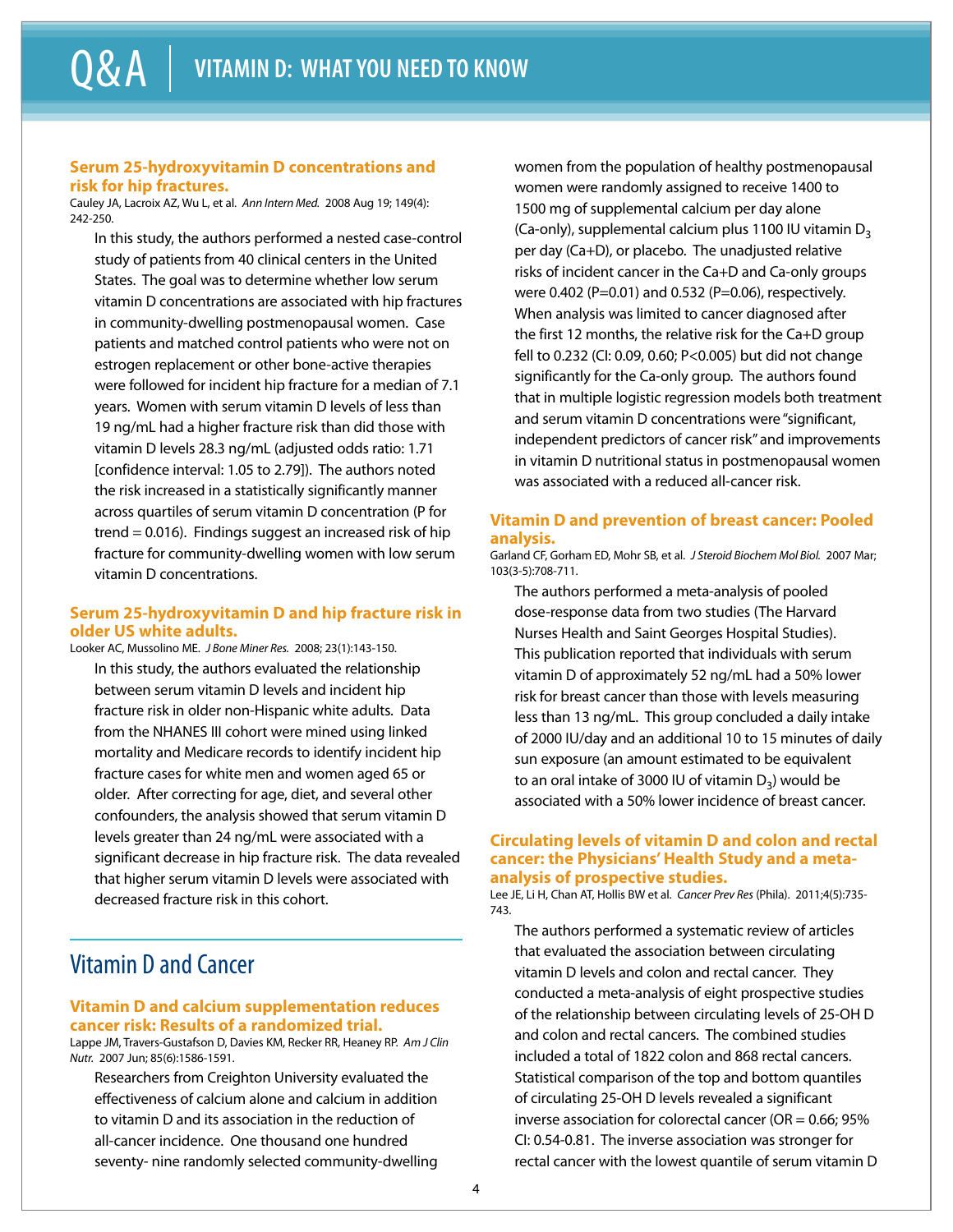levels experiencing double the number of rectal cancer  $(OR = 0.50$  for top versus bottom quantiles; 95% CI: 0.28-0.88). The risk of colon cancer associated with the lower 25-OH D levels was lower than that of rectal cancer (OR  $=$ 0.77; 95% CI: 0.56-1.07). The results of this meta-analysis of multiple studies suggest that colorectal cancer and circulating 25-OH D levels show an inverse association. The results also noted a stronger inverse association between circulating 25-OH D levels for rectal cancer.

## **Optimal vitamin D status for colorectal cancer prevention: A quantitative meta analysis.**

Gorham ED, Garland CF, Garland FC, et al. *Am J Prev Med.* 2007 Mar; 32(3):210-216.

The authors performed a meta-analysis of data from five studies and reported that raising vitamin D levels may reduce the incidence of colorectal cancer cases in the United States. They found a linear trend toward reduced risk for colorectal cancer as the levels of serum vitamin D increased. Compared with a serum vitamin D level of ≤12 ng/mL, a level of ≥33 ng/mL was associated with a 50% reduction in the incidence of colorectal cancer. The authors concluded that a vitamin  $D_3$  intake of 1000 to 2000 IU/day would confer an appropriate balance between protection against colorectal cancer and adverse events related to excessive vitamin D intake.

#### **Circulating 25-hydroxyvitamin D levels and survival in patients with colorectal cancer.** Ng K, Meyerhardt JA, Wu K, et al. *J Clin Onc.* 2008 Jun 20; 26:2984-2991.

The authors evaluated the association between measured vitamin D levels and mortality among 304 participants in the Nurses' Health Study (NHS) and the Health Professionals Follow-Up Study (HPFS) who were subsequently diagnosed with colorectal cancer. Higher measured vitamin D levels were associated with a significant reduction in overall mortality. Participants in the lowest and highest quartiles were compared and the highest quartile had an increased risk for overall mortality; HR=0.52 (95% CI: 0.29–0.94). Authors noted a trend in improved colorectal cancer-specific mortality; HR=0.61 (95% CI: 0.31–1.19). For overall mortality comparing extreme quartiles, the multivariate hazard ratio was 0.45 (95% CI: 0.19–1.09). The authors concluded that colorectal cancer patients with higher plasma vitamin D levels before the diagnosis were associated with a significant improvement in overall survival.

# Vitamin D and Cesarean Delivery

#### **Association between vitamin D deficiency and primary cesarean section.**

Merewood A, Mehta SD, Chen TC, Bauchner H, Holick MF. *J Clin Endocrinol Metab.* 2009 Mar; 94(3):940-945.

Prior to the discovery of vitamin D and its role in healthy bone formation, many women died in childbirth. The "rachitic" pelvises of women with profound vitamin D deficiency did not allow the child to pass through, resulting in mortality. Vitamin D supplementation has essentially eliminated rickets and dramatically improved pregnancy outcomes. A number of recent studies, however, have indicated that vitamin D deficiency is on the rise and, in the US, the cesarean birth rate has been climbing. In this study, the authors analyzed the relationship between maternal serum vitamin D levels and the prevalence of primary cesarean section. Two hundred fifty-three women, 43 (17%) of whom had a primary cesarean section, were enrolled in the study. The authors found an inverse relationship between maternal vitamin D levels and the probability of having a cesarean section. Twenty-eight percent of women with vitamin D levels of less than 15 ng/mL had a cesarean section, while only 14% of women with vitamin D greater than 15 ng/mL had a cesarean section ( $P = 0.012$ ). Based on the multivariable logistic regression analysis with controls that included race, age, education level, insurance status, and alcohol use, lower vitamin D levels in women was associated with four times more likely to have a cesarean than women with higher values (adjusted odds ratio 3.84; 95% confidence interval: 1.71 to 8.62). The authors concluded that lower vitamin D levels were associated with an increased likelihood of primary cesarean section.

# Vitamin D and Heart Disease

**Independent association of low serum 25-hydroxyvitamin D and 1,25-dihydroxyvitamin D levels with all-cause and cardiovascular mortality.** Dobnig H, Pilz S, Scharnagl H, et al. *Arch Intern Med.* 2008 Jun 23; 168(12):1340-1349.

In this study, vitamin D levels were measured in 3258 consecutive male and female patients scheduled for coronary angiography at a single tertiary center. The follow-up period consisted of 7.7 years, and during this time 737 patients (22.6%) died, 463 from cardiovascular causes. Patients with vitamin D in the lowest quartile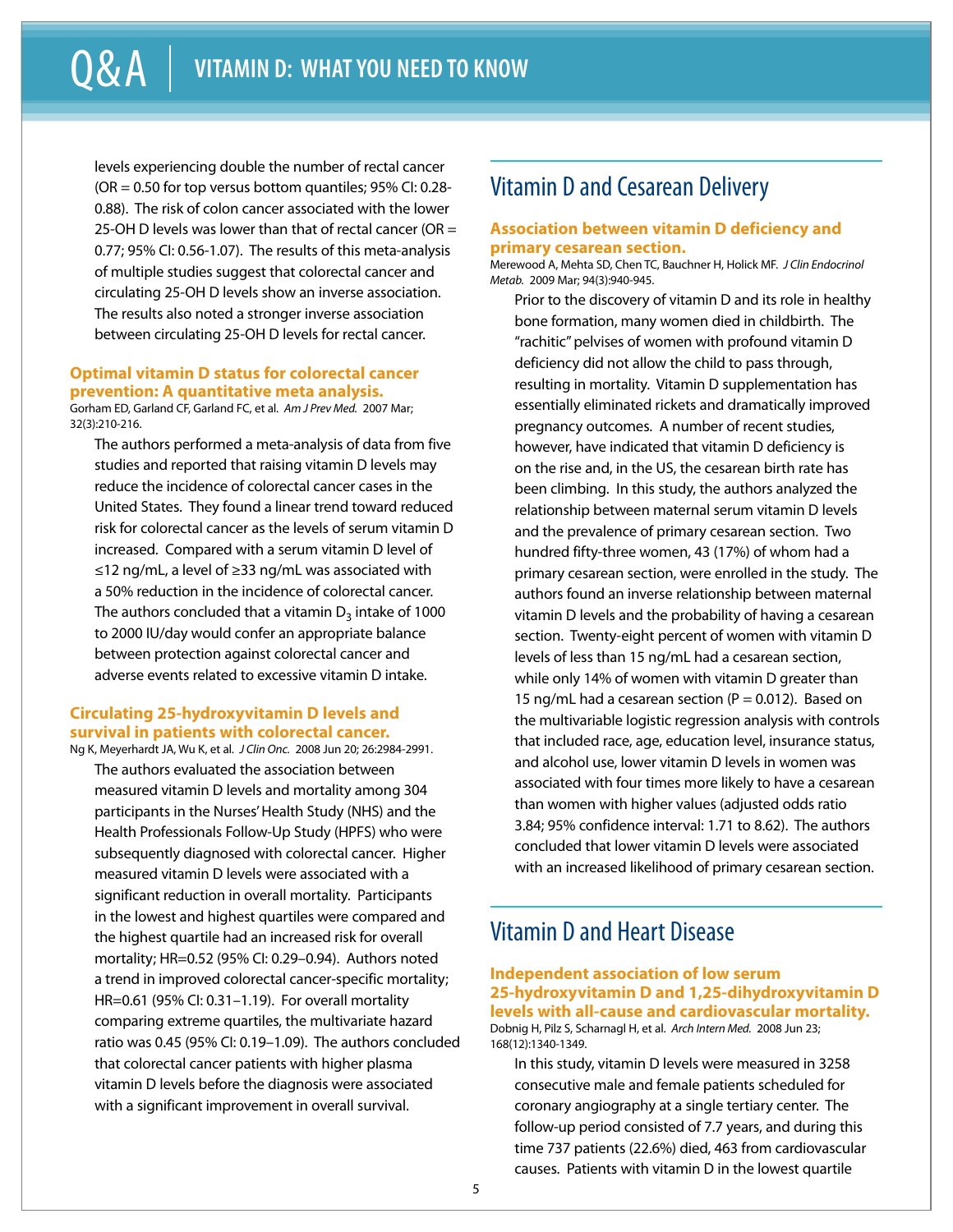(median: 7.6 ng/mL) were at increased risk for allcause mortality compared with patients in the highest 25-OH D quartile (median: 28.4 ng/mL) HR=2.08 (95% CI: 1.60–2.70). Patients with vitamin D in the second highest quartile (median: 13.3 ng/mL) were at increased risk for all-cause mortality compared with patients in the highest 25-OH D quartile, HR=1.53 (95% CI: 1.17–2.01). Hazard ratios for patients in the lower two vitamin D quartiles were also higher for cardiovascular mortality (HR=2.22 (95% CI: 1.57–3.13) and HR=1.82 (95% CI: 1.29–2.58), respectively, compared with patients in the highest 25-hydroxyvitamin D quartile. These associations were not linked to coronary artery disease, physical activity level, Charlson Comorbidity Index, variables of mineral metabolism, and New York Heart Association functional class. The authors concluded there was an independent association with low vitamin D levels (25 OH vitamin D and 1,25 dihydroxyvitamin D) and cardiovascular- and allcause mortality.

# **25-Hydroxyvitamin D and risk of myocardial infarction in men: A prospective study.**

Giovannucci E, Liu Y, Hollis BW, Rimm EB. *Arch Intern Med.* 2008 Jun 9;168(11):1174-1180.

The authors conducted a nested case-control study of 18,225 men enrolled in the Health Professional Followup Study who did not have a diagnosis of cardiovascular disease at the time of blood draw. Four hundred fifty-four men developed nonfatal myocardial infarction (MI) or fatal coronary heart disease during 10 years of followup. Men with low vitamin D levels (≤15 ng/mL) were at increased risk for MI compared with men who had vitamin D levels considered to be sufficient (≥30 ng/mL) (relative risk [RR], 2.42 [95% CI: 1.53–3.84; P <0.001] for trend). The relationship remained significant even with additional adjustment for family history and other risk factors (RR, 2.09 [95% CI: 1.24–3.54; P=0.02] for trend). It was noted that men who had intermediate vitamin D levels were also at elevated risk compared to those with higher vitamin D levels (22.6–29.9 ng/mL): RR, 1.60 (95% CI: 1.10–2.32); and 15.0–22.5 ng/mL: RR, 1.43 (95% CI: 0.96–2.13), respectively.

#### **Vitamin D deficiency and risk of cardiovascular disease.**

Wang TJ, Pencina MJ, Booth SL, et al. *Circ.* 2008 Jan 29; 117(4):503-511. In this study, vitamin D levels were measured in 1739 participants of the Framingham Offspring Study who did not have prior cardiovascular disease. One hundred and twenty participants experienced a first cardiovascular

event during a mean follow up of 5.4 years. Participants with vitamin D levels of less than 15 ng/mL had a multivariable-adjusted hazard ratio (HR)=1.62 (95% CI: 1.11–2.36), (P=0.01) for incident cardiovascular events relative to participants with vitamin D levels in excess of 15 ng/mL. Participants with hypertension observed an increased HR; HR=2.13 (95% CI: 1.30–3.48) but not in those without hypertension; HR=1.04 (95% CI: 0.55–1.96). The data showed a graded increase in cardiovascular risk with decreased vitamin D levels, HR=1.80 (95% CI: 1.05- 3.08) for levels <10 ng/mL (P for linear trend=0.01).

#### **Low vitamin D levels predict stroke in patients referred to coronary angiography.**

Pilz S, Dobnig H, Fischer JE, et al. *Stroke.* 2008 Sep; 39(9):2611-2613. In this study, vitamin D levels of 25(OH)D were measured in 3299 participants, and levels of 1,25-dihydroxyvitamin D (1,25(OH)2D) were measured in 3315 patients who were referred for coronary angiography. During a median follow- up period of 7.75 years, 769 patients died, including 42 from strokes. Using binary logistic-regression analyses against survivor comparison, the authors noted the odds ratios for fatal stroke was 0.58 (95% CI: 0.43 to 0.78, P<0.001) per z value of 25(OH)D and 0.62 (0.47 to 0.81, P<0.001) per z value of 1,25(OH)2D. Confounders were noted and consideration given, and the odds ratio remained significant for 25(OH) D at 0.67 (0.46 to 0.97, P=0.032) and 0.72 (0.52 to 0.99, P=0.047) for 1,25(OH)2D. The authors concluded that a low level of vitamin D is predictive for fatal strokes and suggested that vitamin D supplementation has promise for the prevention of strokes.

# Vitamin D and Efficacy, Safety, and **Demographics**

**Demographic differences and trends of vitamin D insufficiency in the US population, 1988-2004.** Ginde AA, Liu MC, Camargo CA Jr. *Arch Intern Med.* 2009 Mar 23;169(6): 626-632.

The goal of this study was to analyze the trends in vitamin D levels in the US during the last two decades. The authors performed a statistical analysis comparing the serum vitamin D levels of participants of the Third National Health and Nutrition Examination Survey (NHANES III), collected from 1988 through 1994, with NHANES data collected from 2001 through 2004. The data revealed a trend for all populations studied; the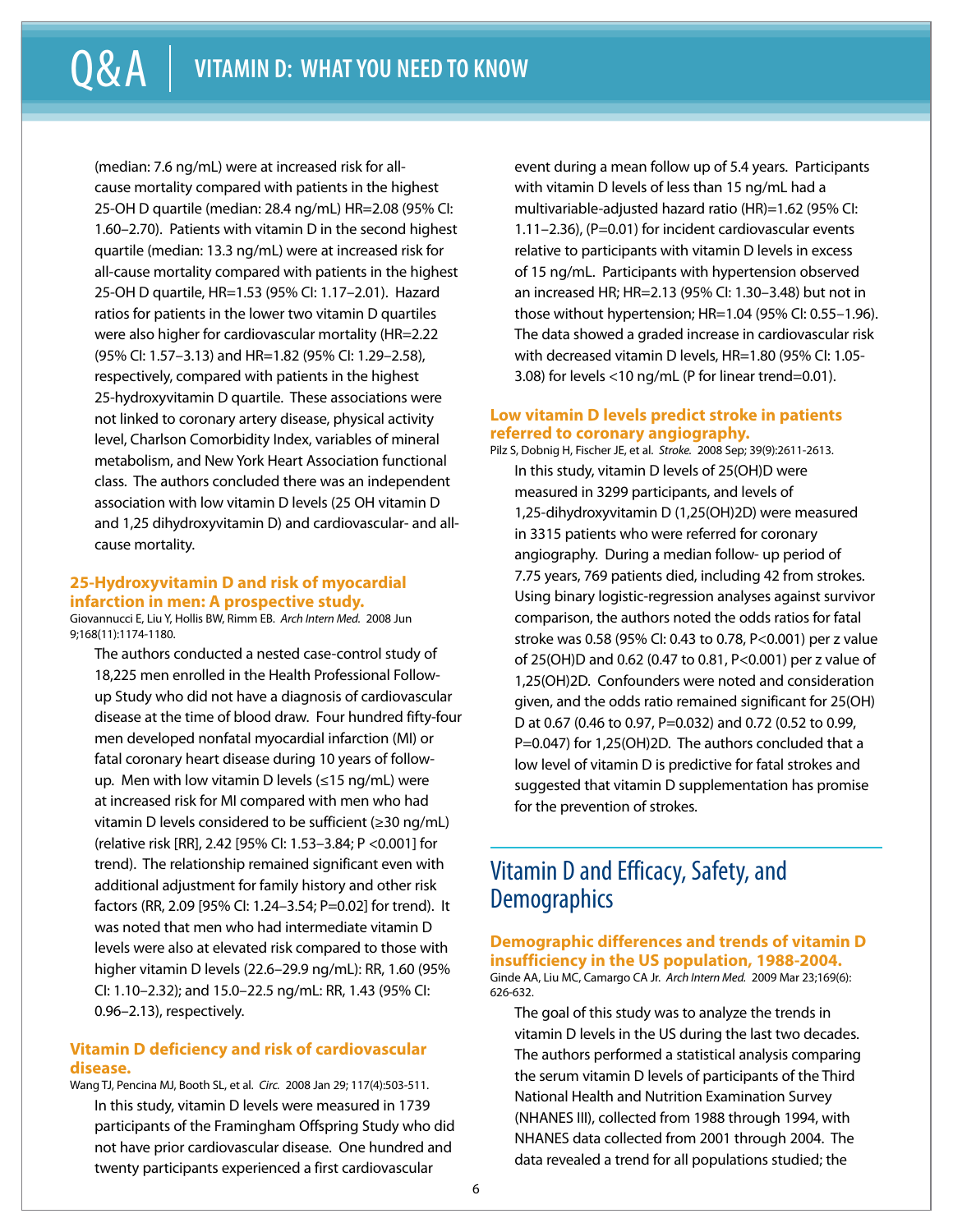mean values and the entire distributions of vitamin D levels had shifted downward in the time between the survey collections. Serum vitamin D levels for the entire population studied was 30 ng/mL for the earlier study group and had decreased to 24 ng/mL for the later group. Authors noted the percentage of the population with vitamin D levels of 30 ng/mL or more saw a decrease from 45% for the earlier group to 23% for the later group. In non-Hispanic blacks, vitamin D serum levels of less than 10 ng/mL rose from 9% for the early group to 29% for the later group. A decrease of vitamin D levels was also noted in non-Hispanic blacks in the prevalence of levels of 30 ng/mL or more from 12% to 3%. In the most recent NHANES population studied (2001-2004) more than 60% of non-Hispanic whites had vitamin D insufficiency (defined as serum levels less than 30 ng/mL). Vitamin D insufficiency was shown in 97% of non-Hispanic blacks and 90% of Mexican Americans. The authors concluded that a marked decrease in serum vitamin D levels had occurred from the 1988-1994 to the 2001-2004 NHANES data collections. The data revealed racial/ethnic differences in vitamin D levels, which may have some role in the etiology of known health disparities between races and ethnic groups. The authors commented there is an epidemic of vitamin D insufficiency and current recommendations for vitamin D supplementation were not adequate to address the epidemic.

#### **Vitamin D: Criteria for safety and efficacy.**

Heaney RP. *Nutr Rev.* 2008; 66(10 Suppl 2):S178-181.

In this comprehensive review of numerous recent publications, Dr Heaney concluded that serum vitamin D levels greater than 80 nmol/L may be required to achieve several health endpoints involving bone, neuromuscular function, cancer, and immune function. The author provides support for the contention that a daily intake of 1000 to 2000 IU of  $D_3$  from combined sources (food, cutaneous production, and supplements) is required to achieve this level (80 nmol/L). The review also summarized published findings that vitamin D toxicity from excessive supplemental intake has only rarely been shown to occur at serum levels less than 500 nmol/L. Finally, this review summarizes a number of published studies that have shown that vitamin D supplementation with levels as high as 10,000 IU/day has not been associated with toxicity.

#### **References**

1. Souberbielle JC, Body JJ, Lappe JM et al. Vitamin D and musculoskeletal health, cardiovascular disease, autoimmunity and cancer: Recommendations for clinical practice. *Autoimmun Rev.* 2010 Sep;9(11):709-15.

2. IARC. Vitamin D and Cancer. IARC Working Group Reports Vol.5, International Agency for research on Cancer, Lyon, 25 November 2008.

3. Holick MF, Binkley NC, Bischoff-Ferrari HA et al. Evaluation, treatment, and prevention of vitamin D deficiency: an Endocrine Society clinical practice guideline. *J Clin Endocrinol Metab.* 2011 Jul;96(7):1-20.

4. IOM (Institute of Medicine). Dietary reference intakes for calcium and vitamin D. Washington DC: The National Academies Press; 2011.

5. Chen P, Hu P, Xie D et al. Meta-analysis of vitamin D, calcium and the prevention of breast cancer. *Breast Cancer Res Treat.* 2010 Jun;121(2):469-77.

6. Hypponen E, Power C. Hypovitaminosis D in British adults at age 45 y: Nationwide cohort study of dietary and lifestyle predictors. *Am J Clin Nutr.* 2007 Mar; 85(3):860-868.

7. Binkley N, Novotny R, Krueger D, et al. Low vitamin D status despite abundant sun exposure. *J Clin Endocrinol Metab.* 2007 Jun; 92(6):2130-2135.

8. Institute of Medicine Report Brief: Dietary Reference Intake for Calcium and Vitamin D. November 2010. Washington, DC: National Academy of Sciences; 2011.

9. Heaney RP, Davies KM, Chen TC, et al. Human serum 25-hydroxycholecalciferol response to extended oral dosing with cholecalciforol. *Am J Clin Nutr.* 2003; 77:204-210.

10. Endres DB, Rude RK. Mineral and bone metabolism. In: Burtis CA, Ashwood ER, eds. *Tietz Textbook of Clinical Chemistry.* 3rd ed. Philadelphia, Pa: W.B. Saunders; 1999:1395- 1457.

11. Armas LA, Hollis BW, Heaney RP. Vitamin  $D_2$  is much less effective than vitamin  $D_3$  in humans. *J Clin Endocrinol Metab.* 2004 Nov; 89(11):5387-5391.

12. Centers for Disease Control and Prevention. National Health and Nutrition Examination Survey. 2005 - 2006 Data Documentation, Codebook, and Frequencies. Available at: http://www.cdc.gov/nchs/nhanes/nhanes2005-2006/VID\_D.htm. Accessed December 16, 2011.

13. Jackson RD, LaCroix AZ, Gass M et al. Calcium plus vitamin D supplementation and the risk of fractures. *NEJM.* 2006 Feb 16;354(7):669-683.

14. Wu K, Feskanich D, Fuchs CS, Willett WC, Hollis BW, Giovannucci EL. A nested casecontrol study of plasma 25-hydroxyvitamin D concentrations and risk of colorectal cancer. *J Natl Cancer Inst.* 2007 July 18;99(14):1120-1128.

15. Eliassen AH, Spiegelman D, Hollis BW et al. Plasma 25-hydroxyvitamin D and risk of breast cancer in the Nurses' Health Study II. *Breast Cancer Research.* 2011. 13:R50.